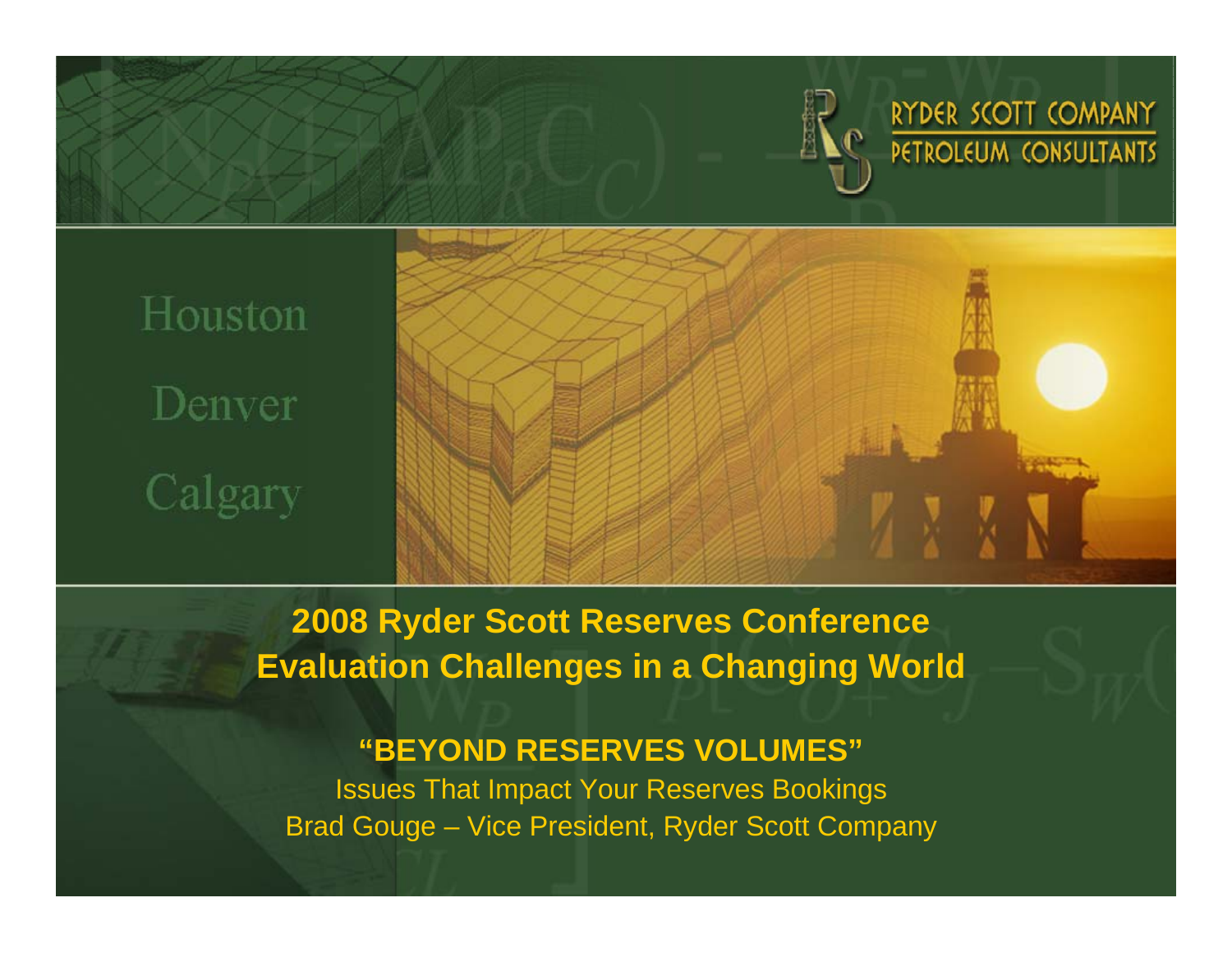



…or in expanded form:

*"Methods for Incorporating Costs; Pricing; Gas Shrinkage and Transport Tariffs; NGL and Inert Revenues; and Working Interest in Gas Plants and LNG Projects into Reserves Estimates"*

> SPE Paper #110617 John McLaughlin Brad Gouge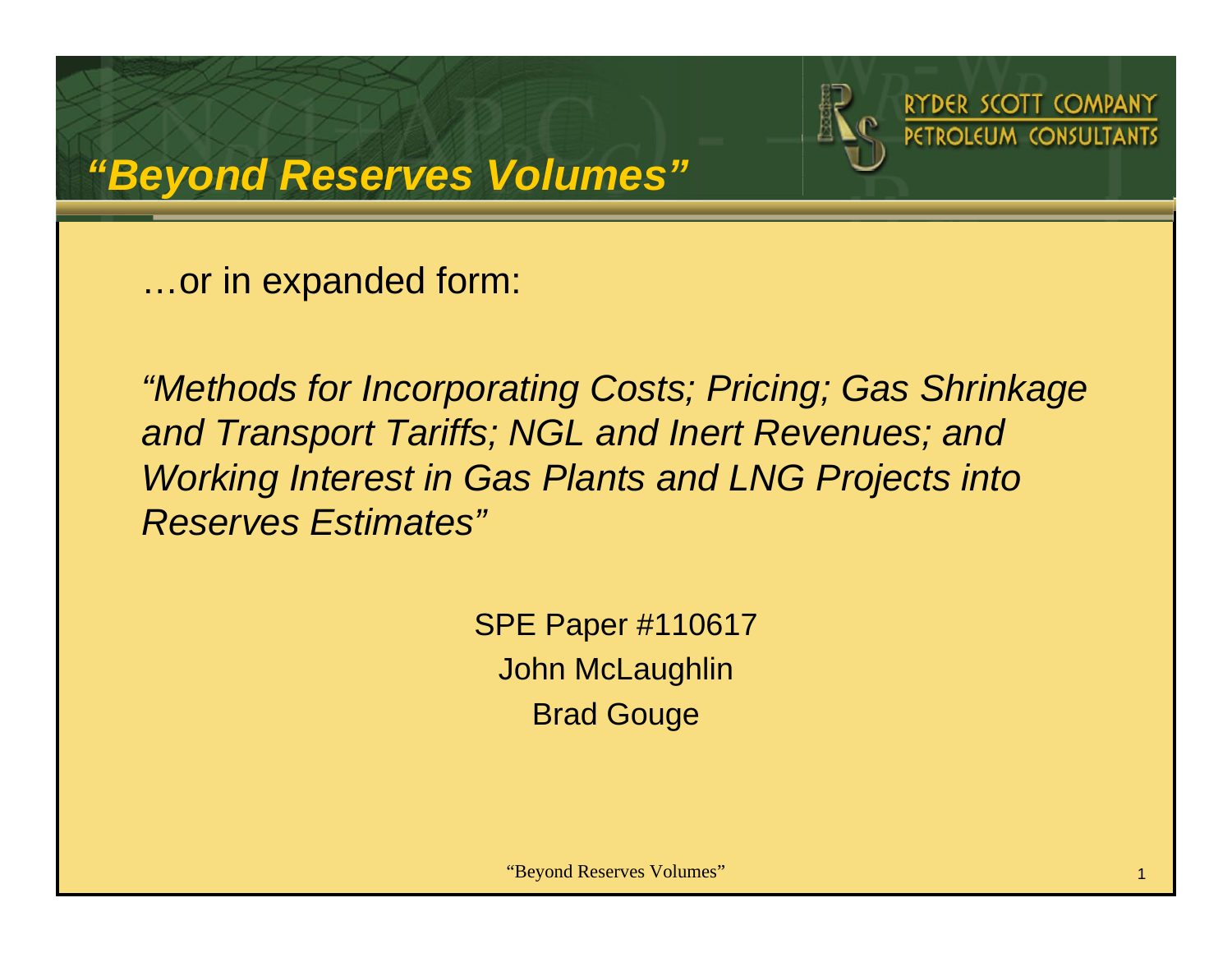

## *Presentation Outline*

- $\bullet$ Introduction & Brief History
- $\bullet$  SEC vs. SPE-PRMS (Fairly Similar)
	- Overhead Charges
	- Contract Expiration and Renewal
	- Project Approval
	- Reference Point

#### $\bullet$ SEC vs. SPE-PRMS (Notable Difference)

- Non-Hydrocarbons
- **Commodity Pricing**
- Bitumen and Coal Bed Methane
- Injection vs. Re-Injection
- $\bullet$ **Conclusions**







RYDER SCOTT COMPANY

PETROLEUM CONSULTANTS

Petroleum **Resources Management** System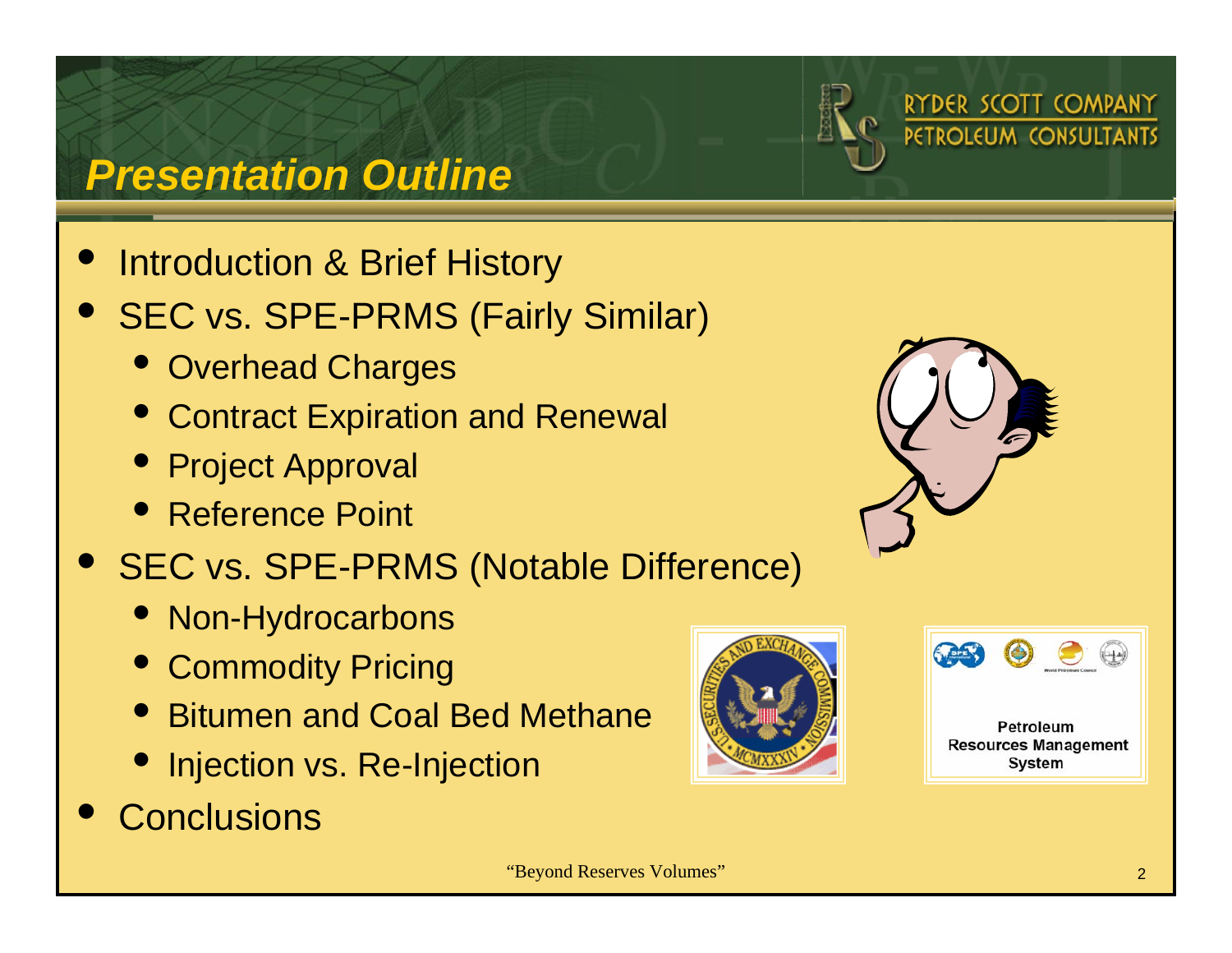#### *Introduction*



DER SCOTT COMPANY

 $\bullet$  The SEC and SPE-PRMS guidance is different for some topics related to "above ground" parameters

- Purpose of this paper is not to pass judgment on either set of definitions, but rather provide guidance for reserves estimating
- Presentation will focus on SEC and SPE-PRMS proved definitions
- Paper discusses SPE-PRMS probable and possible classes in some instances
- Paper and presentation represent authors' interpretations of SEC and SPE-PRMS guidelines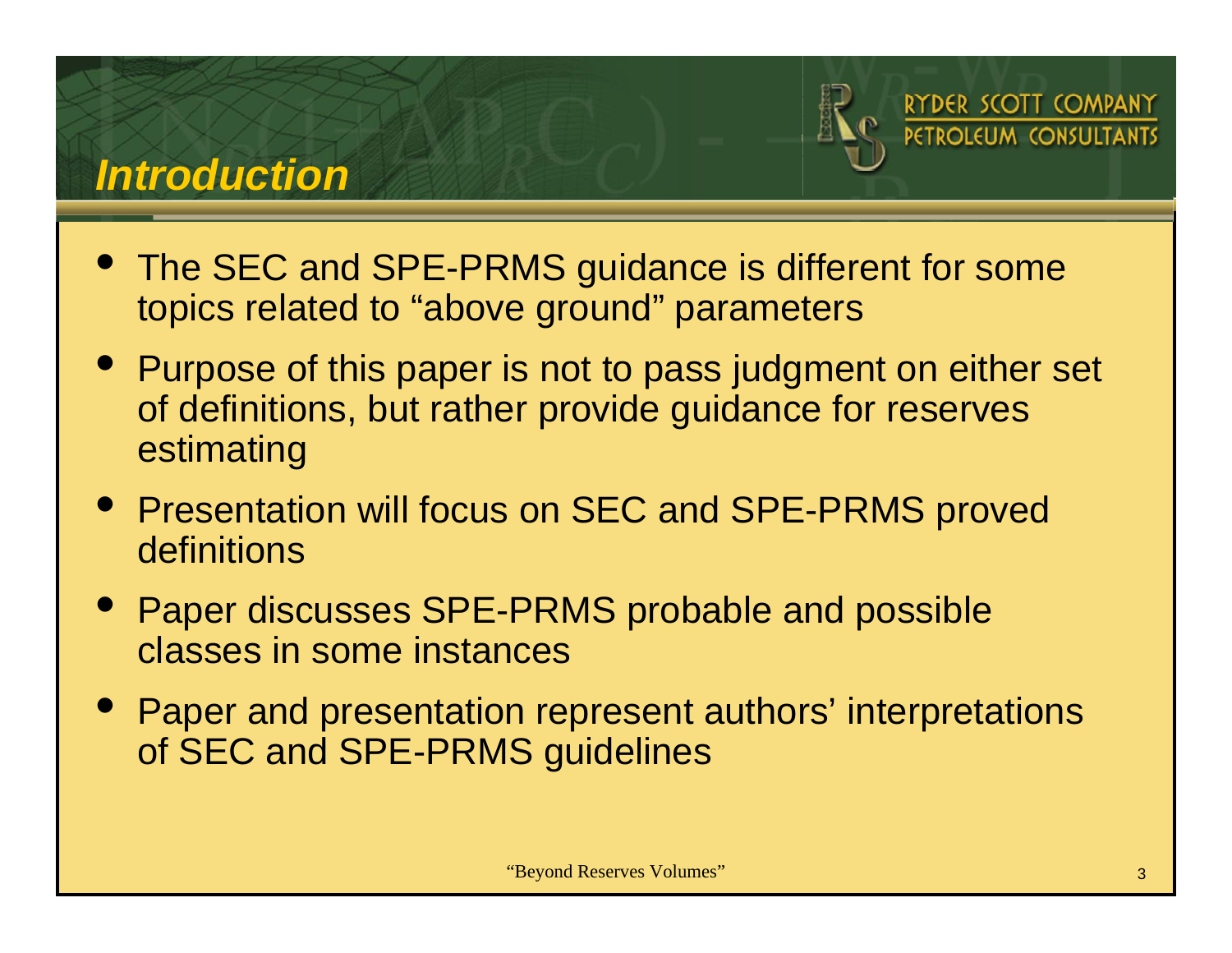## *How did we get here?*



|           | 1936-1964 | API established standards for "proved reserves"                                                             |
|-----------|-----------|-------------------------------------------------------------------------------------------------------------|
|           | 1940-1945 | API revised definitions & attempt to standardize                                                            |
|           | 1946-1975 | AGA joined API in annual publications of proved reserves                                                    |
| $\bullet$ | 1965      | SPE reserves definitions in close agreement with API                                                        |
| $\bullet$ | 1978      | <b>SEC published reserves definitions</b>                                                                   |
|           | 1979      | "Standards pertaining to the estimating and auditing of oil and<br>gas reserves information" adopted by SPE |
|           | 1984      | <b>SPEE</b> established reserves definitions committee                                                      |
|           | 1985      | SPE appointed task force to work with SPEE                                                                  |
| $\bullet$ | 1987      | <b>SPE definitions published</b>                                                                            |
|           | 1988      | SPEE published "Guidelines for application of the definitions of oil<br>and gas reserves"                   |
|           | 1989      | SEC includes coalbed methane as reserves                                                                    |
|           | 1995      | SPE and WPC issue draft "Petroleum reserves definitions"                                                    |
|           | 1997      | <b>SPE-WPC definitions</b>                                                                                  |
|           | 2002      | <b>Sarbanes-Oxley Act</b>                                                                                   |
|           | 2007      | <b>Updated SPE/SPEE/AAPG/WPC Definitions</b>                                                                |
|           |           |                                                                                                             |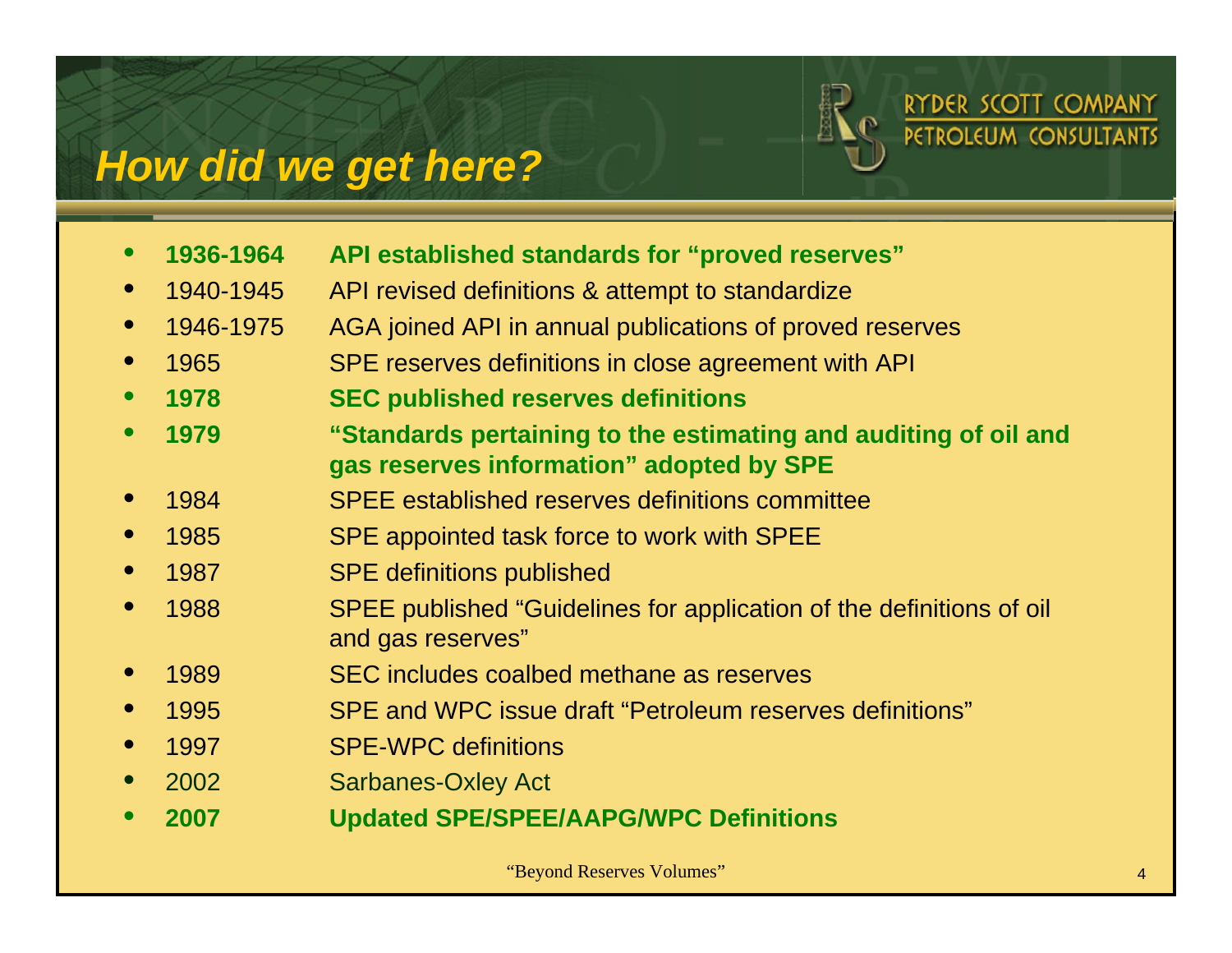

## *Incorporating Overhead Charges*

#### What **is** overhead and what **is not** overhead?





"Beyond Reserves Volumes" <sup>5</sup>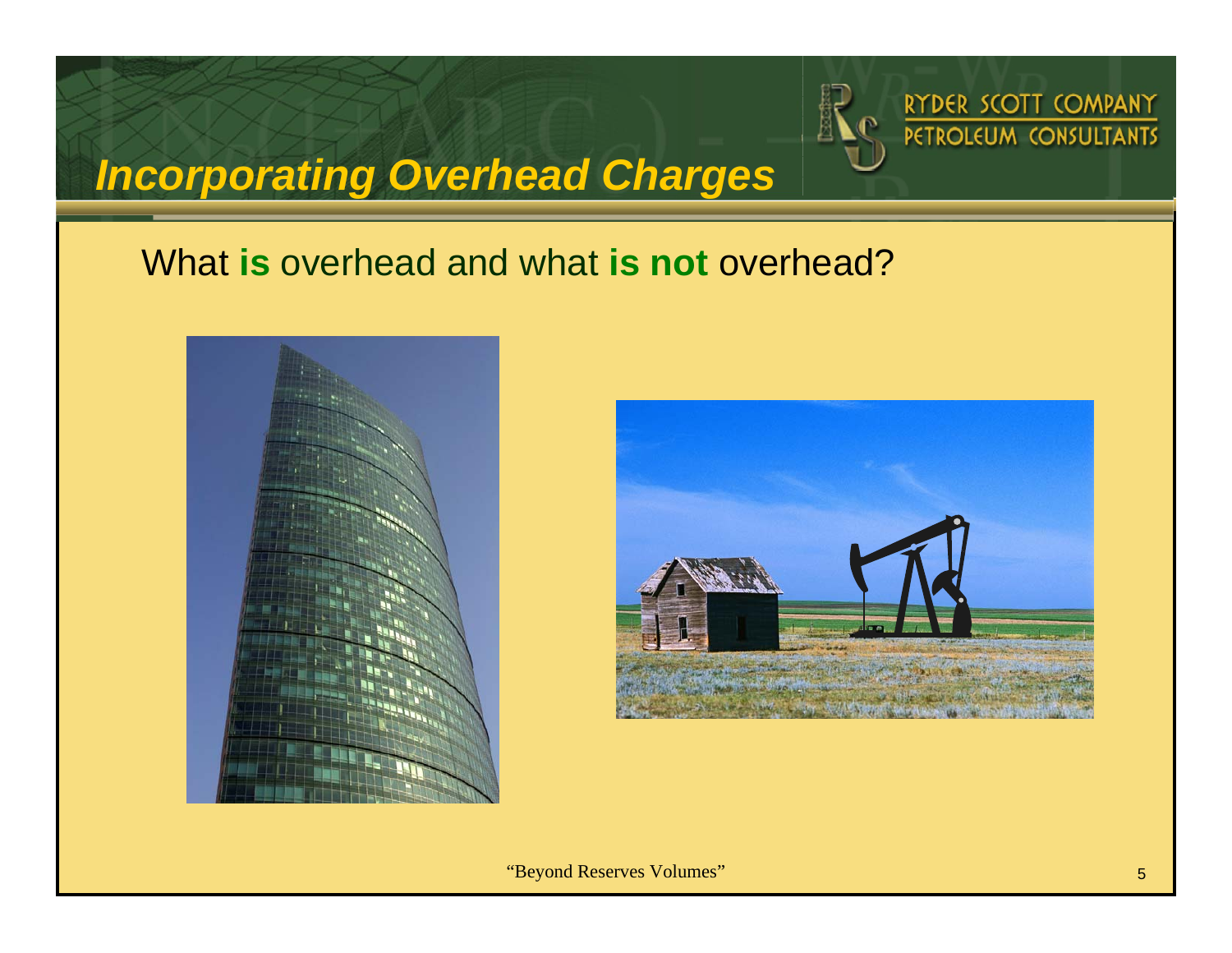

SCOTT COMPANY

## *Incorporating Overhead Charges*

- SEC guidance for inclusion or exclusion of overhead charges is such that –
	- z *"…general corporate expenses and interest expenses not to be added to or deducted from the results of operations to an enterprise's oil and gas producing activities because the allocation of those expenses would be subjective and would tend to decrease the comparability of the disclosure."*
- In other words, the entity should include only general and administrative costs that can be tied directly to a particular field's operations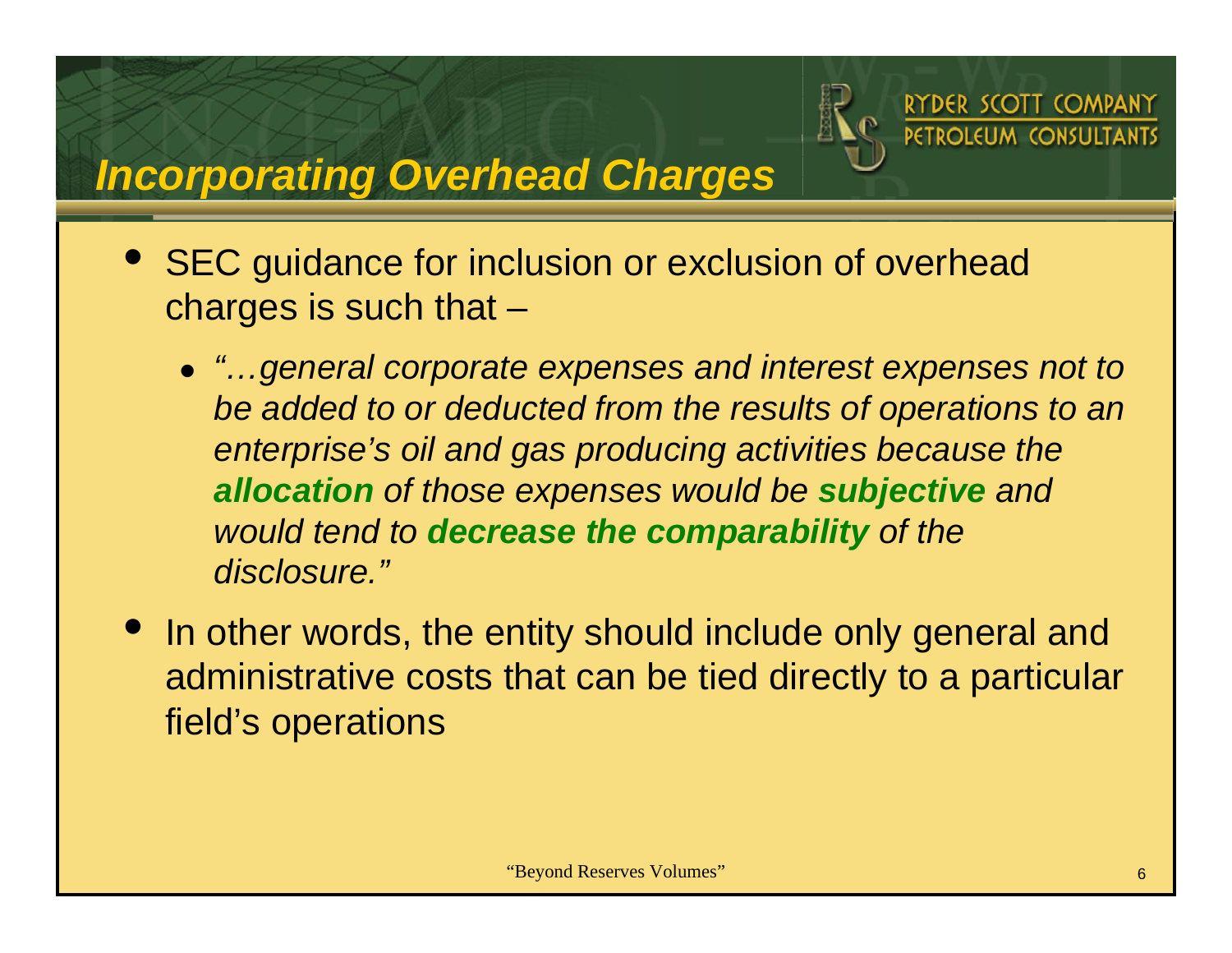

**PETROLELIM CONSLILTANTS** 

## *Incorporating Overhead Charges*

- SPE-PRMS provides guidance of
	- z "Operating costs should **include** fixed **property-specific** overhead…and should **exclude**…any overhead **above that required to operate** the subject property itself"
- Again, as with SEC guidance, costs should include those that can be tied directly to a specific property
- If operations cease, then will the cost no longer exist? If the cost goes away, then this portion of overhead is to be included in the economic limit calculations for that property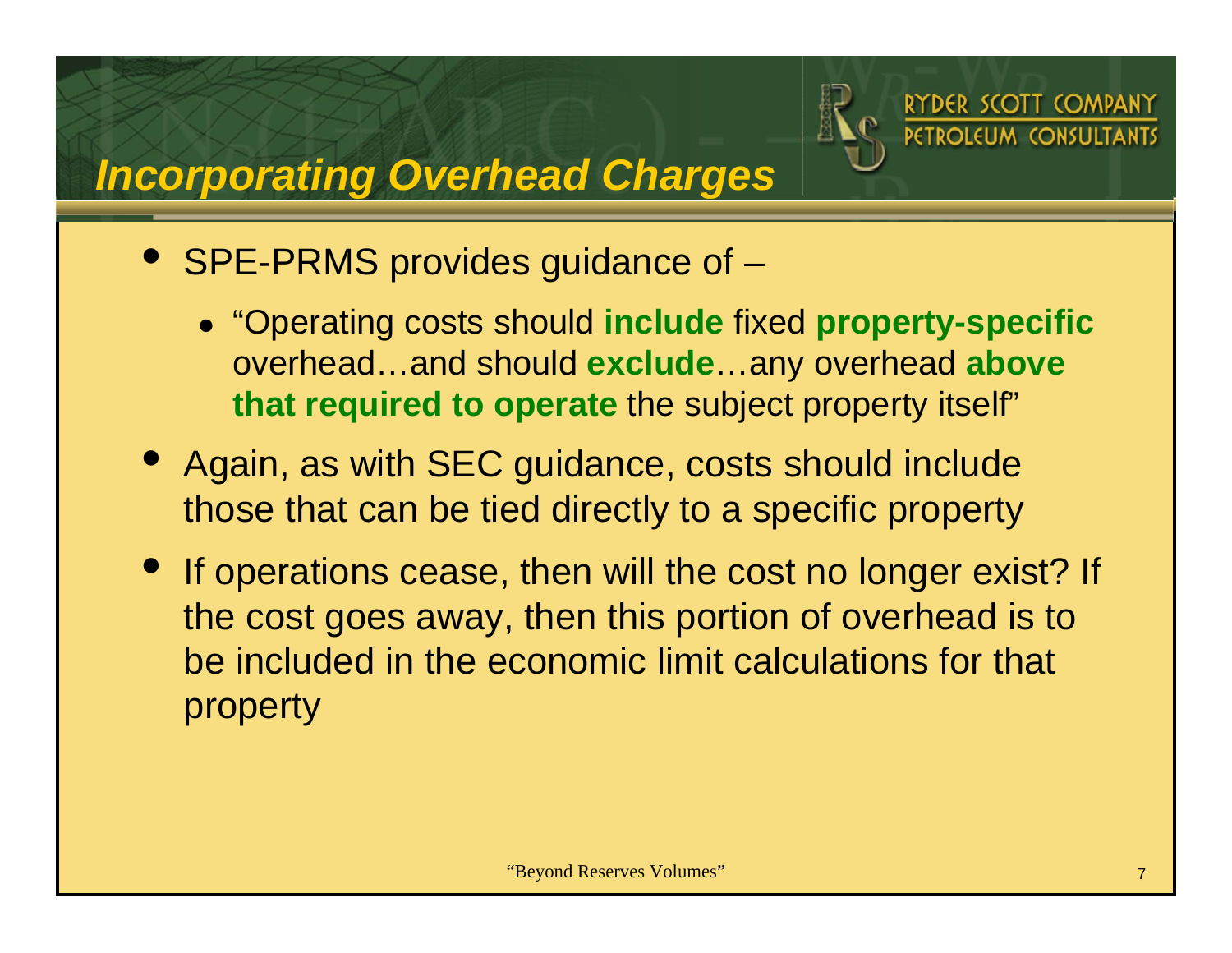

## *Incorporating Overhead Charges*

What about COPAS charges?

- •COPAS – **C**ouncil **o**f **P**etroleum **A**ccountants **S**ocieties
- $\bullet$  Provide operators with escalation factors to be applied to predetermined producing and drilling charge-out rates to partners

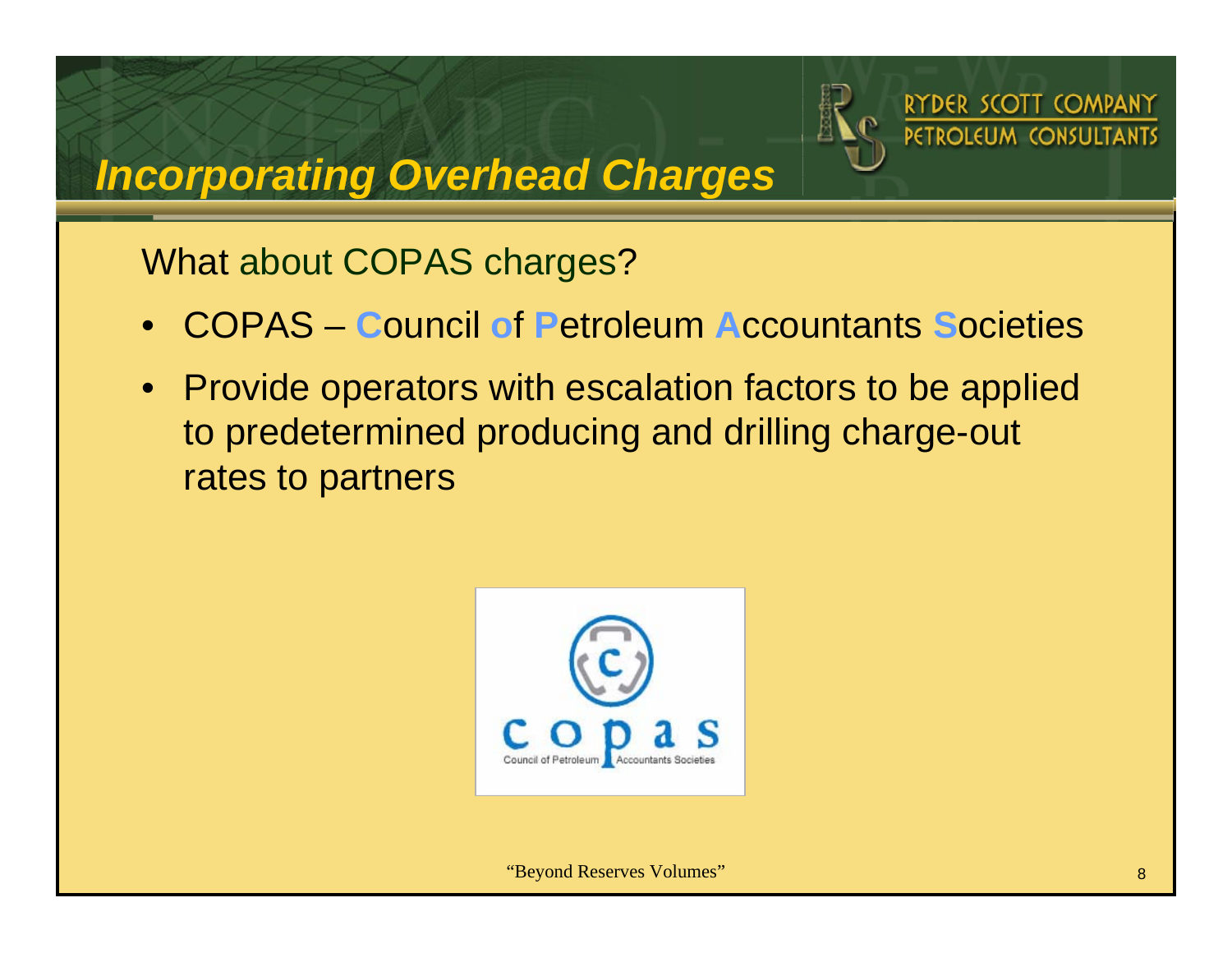

## *Incorporating Overhead Charges*

- $\bullet$  SEC and SPE-PRMS share similar views on this topic of COPAS overhead expenses
- No written guidance, but the SEC provided informal guidance at a 2002 SPEE forum
	- z In essence, **non-operated** properties **should include** COPAS overhead charges
	- z However, **operated** properties **should not include** charged-out COPAS overhead charges as profit or reduction in expenses

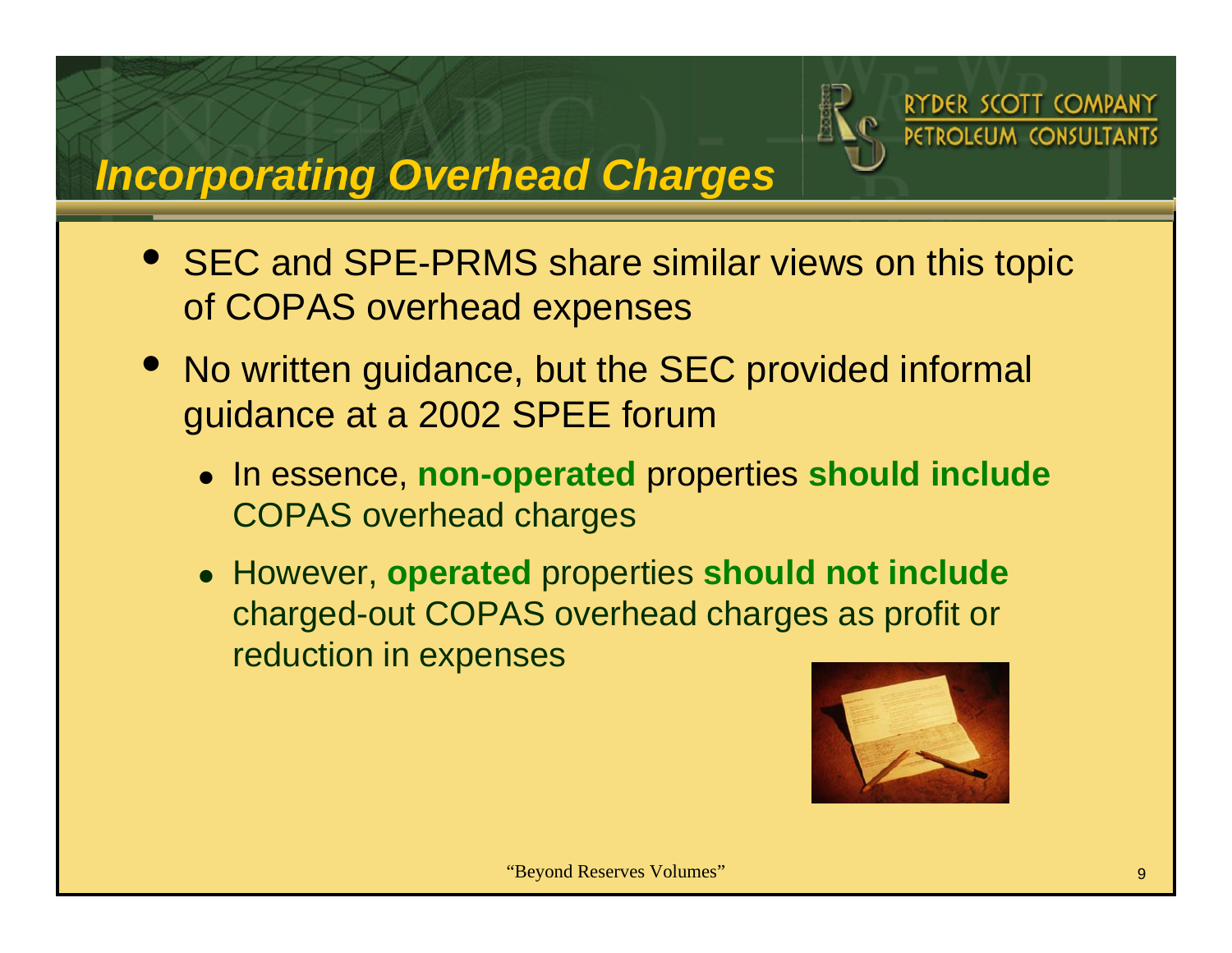

## *Contract Expiration and Renewal*

- $\bullet$  SEC guidance stipulates
	- z *"Automatic renewal of such agreements cannot be expected if the regulatory body has the authority to end the agreement unless there is a long and clear track record which supports the conclusion that such approvals and renewal are a matter of course."* **LEASE**
- SEC Example
	- LUKOIL in Former Soviet Union
	- "The Russian Experience in Reserves Submissions to the SEC" [SPE Paper # 95849-MS]

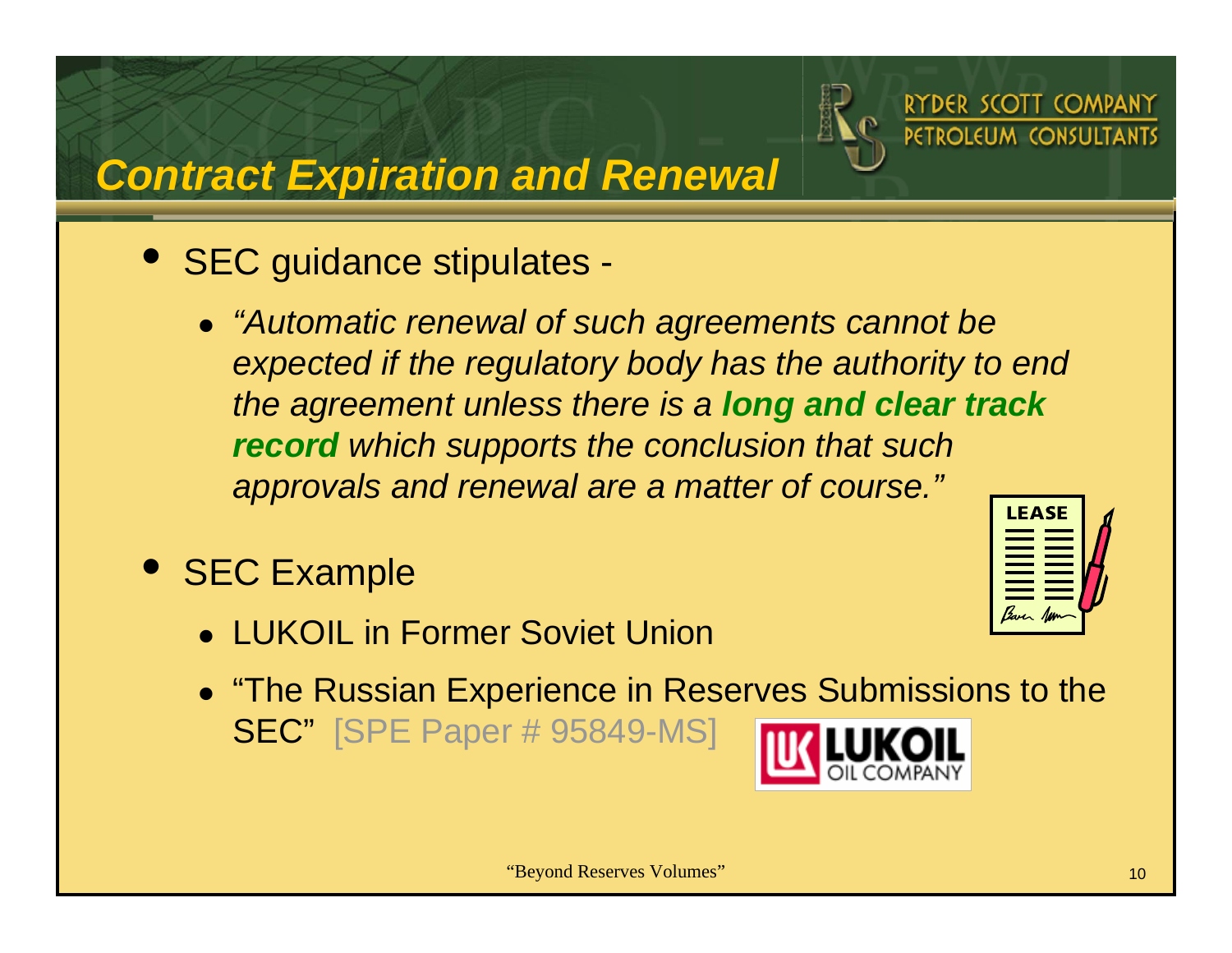

**PETROLELIM CONSLILTANTS** 

## *Contract Expiration and Renewal*

- $\bullet$  SPE-PRMS outlines similar requirements as SEC for Proved reserves
	- z*"Reserves should not be claimed for those volumes that will be produced beyond the ending date of the current agreement unless there is reasonable expectation that an extension, a renewal, or a new contract will be granted"*
- $\bullet$  Additionally SPE-PRMS has framework for volumes that would be recovered outside the current contract life
	- z If there is **not reasonable expectation** then -*"...forecast production beyond the contract term should be classified as Contingent Resources with an associated reduced chance of commercialization"*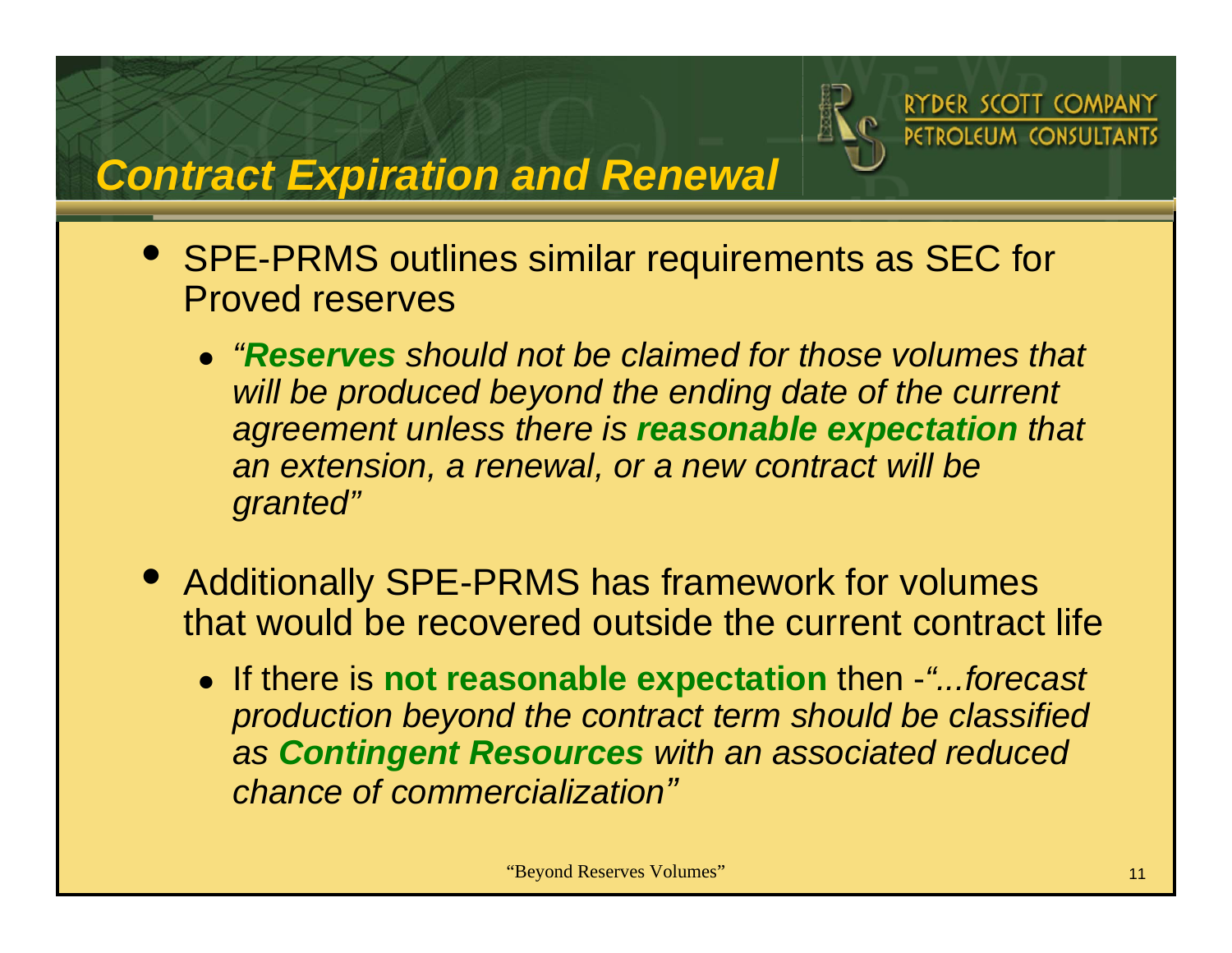

## *Project Approval*

## • SEC states –

- z *"A commitment by the company to develop the necessary production, treatment and transportation infrastructure is essential to attribution of proved undeveloped reserves."*
- z *"The history of issuance and continued recognition of permits, concessions and commerciality agreements by regulatory bodies and governments should be considered…"*
- $\bullet$  Also, SEC requires reasonable certainty of procurement of project financing
- In most cases, funding and approvals need to be "in hand" prior to booking proved reserves using SEC guidelines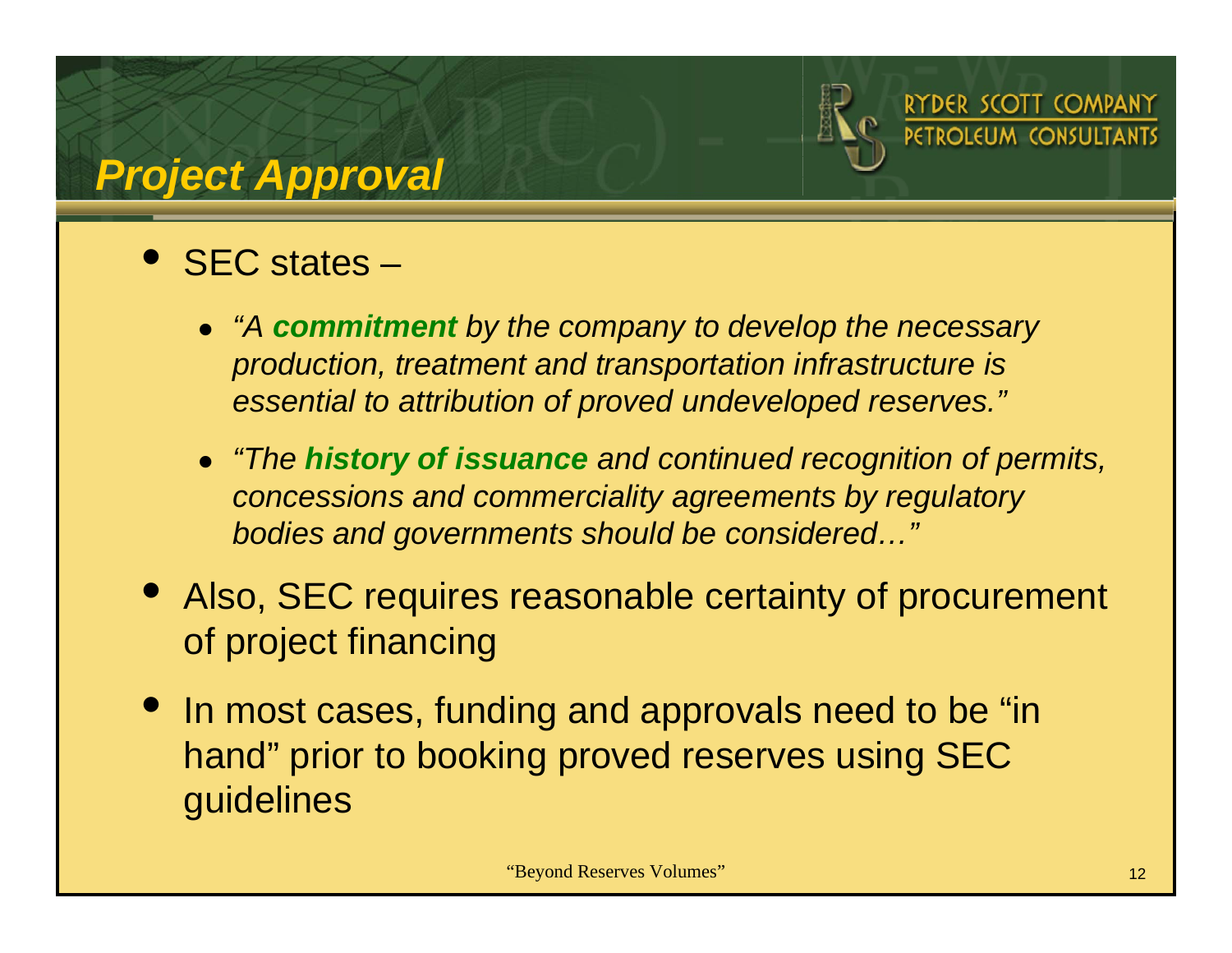

## *Project Approval*

## • SPE-PRMS states –

- z *"While SPE guidelines do not require that project financing be confirmed prior to classifying projects as Reserves, this may be another external requirement."*
- If financing is **reasonably expected** but not yet confirmed, the project may be classified as **Reserves**
- Project should be classified as a **Contingent Resource** by SPE-PRMS guidelines if there is **not reasonable expectation** of financing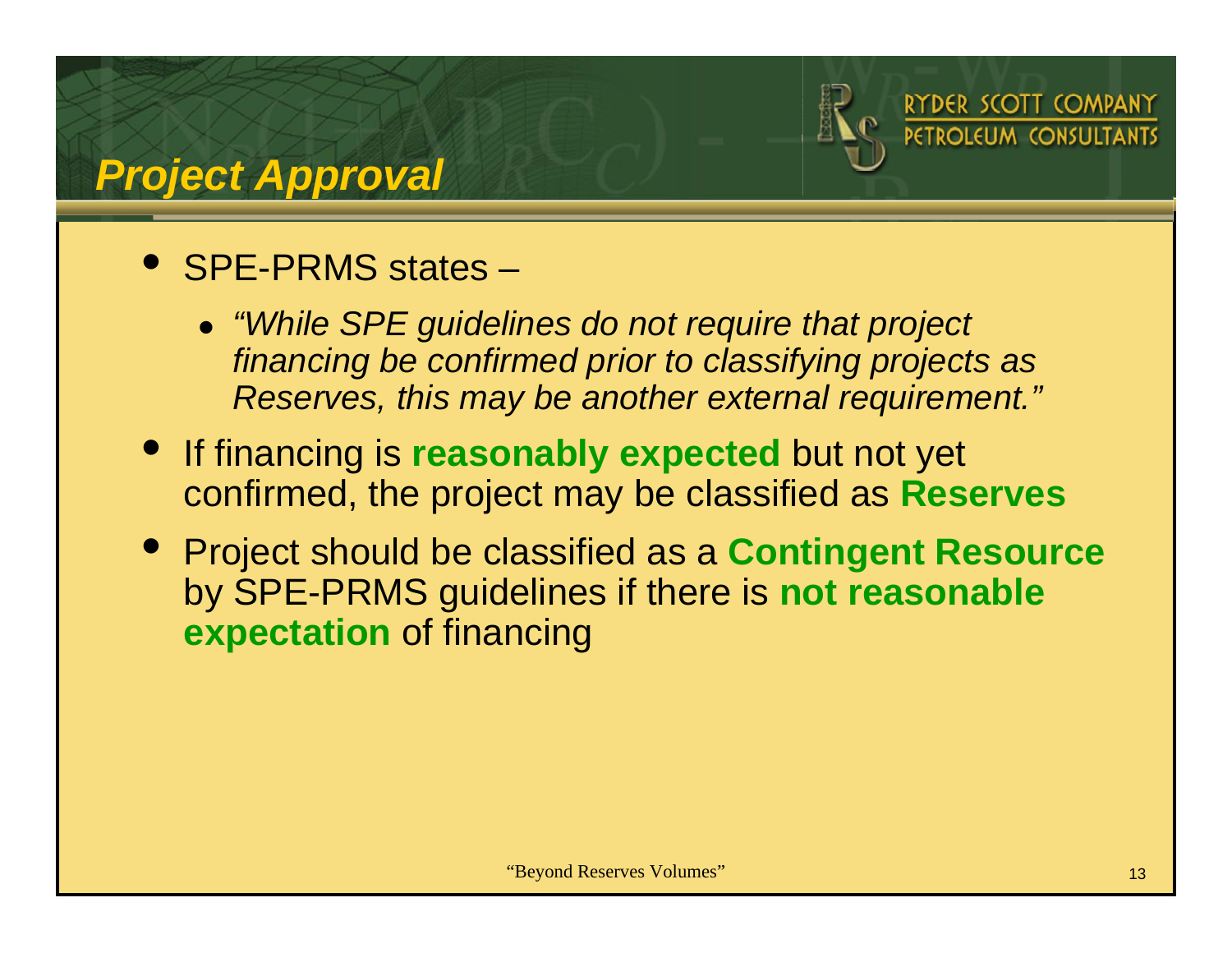

#### *Reference Point*

 $\bullet$  SEC and SPE-PRMS proved guidelines are often interpreted to require reserves volumes to be calculated using the **point of sales** as the reference point

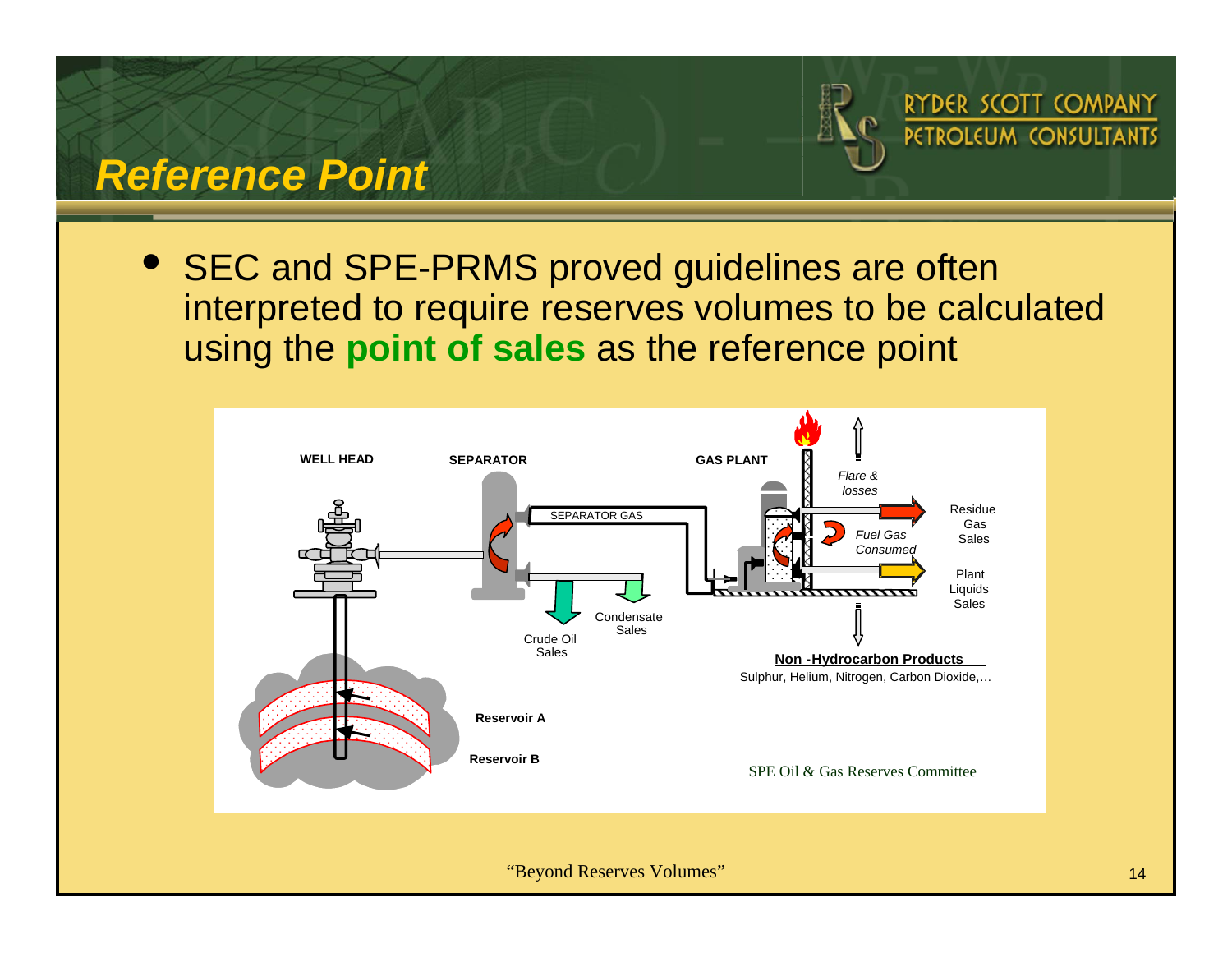

#### *Reference Point*

- SEC provides guidance that prices, costs, and volumes should normally tie to the defined reference point
- SPE-PRMS provides additional clarification stating that "…in integrated projects, the appropriate prices at the reference point may need to be determined by using a **netback calculation**."
- How does this impact LNG projects?



RYDER SCOTT COMPANY PETROLEUM CONSULTANTS

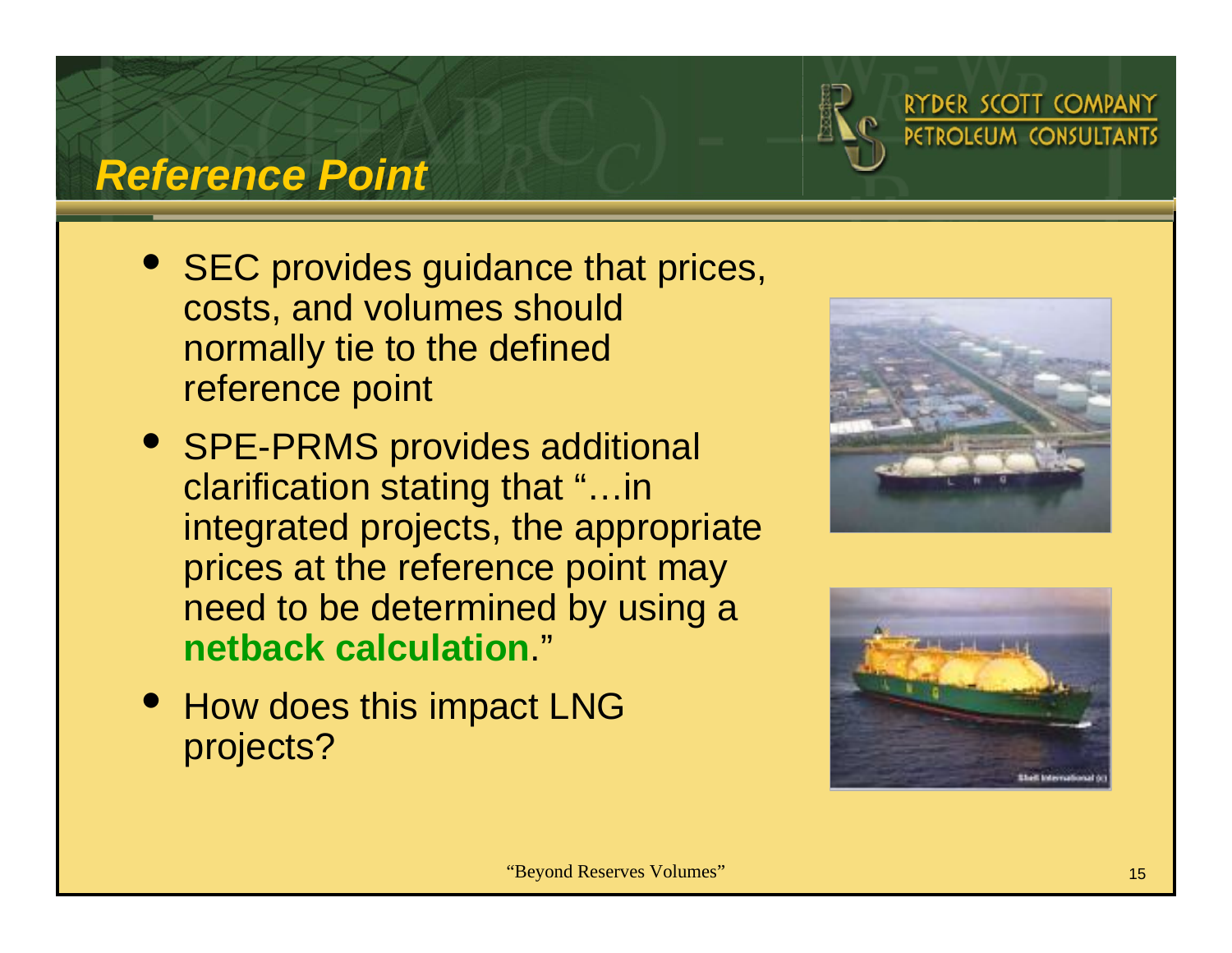

- In general, the SEC prohibits the inclusion of nonhydrocarbons in reserves summaries
- In certain specific cases, the SEC may allow **immaterial** amounts of non-hydrocarbons to be included in the reserves base as long as the gas composition meets the agreed specifications at the reference point
- SPEE recommends not to include non-hydrocarbon components as reserves in SEC studies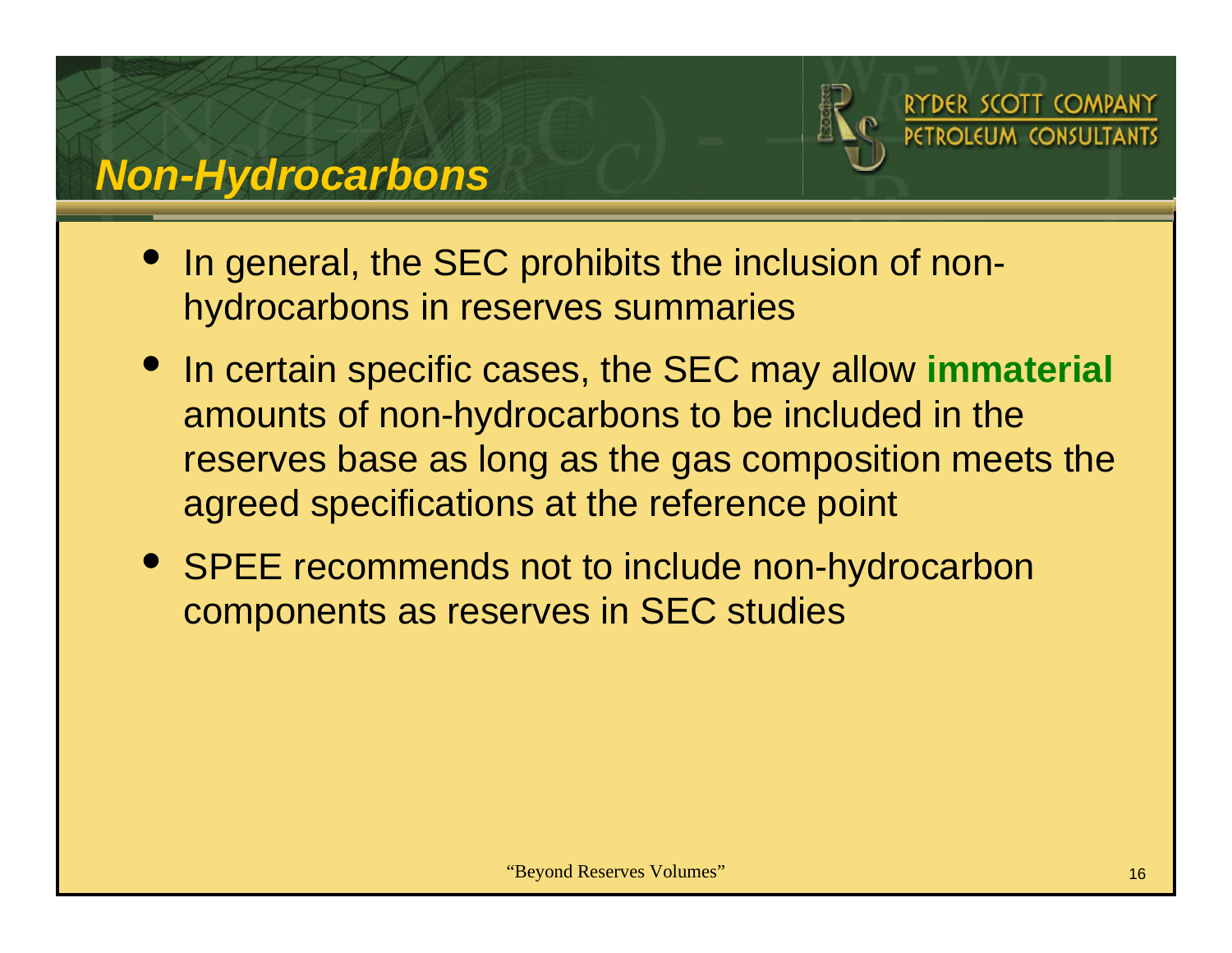

## *Non-Hydrocarbons*

- SPE-PRMS approach allows for inclusion of nonhydrocarbon components as reserves as long as composition meets agreed specifications at the reference point
- Associated non-hydrocarbons removed **prior to the reference point** are not considered reserves under the SPE-PRMS guidelines
	- Helium
	- Sulfur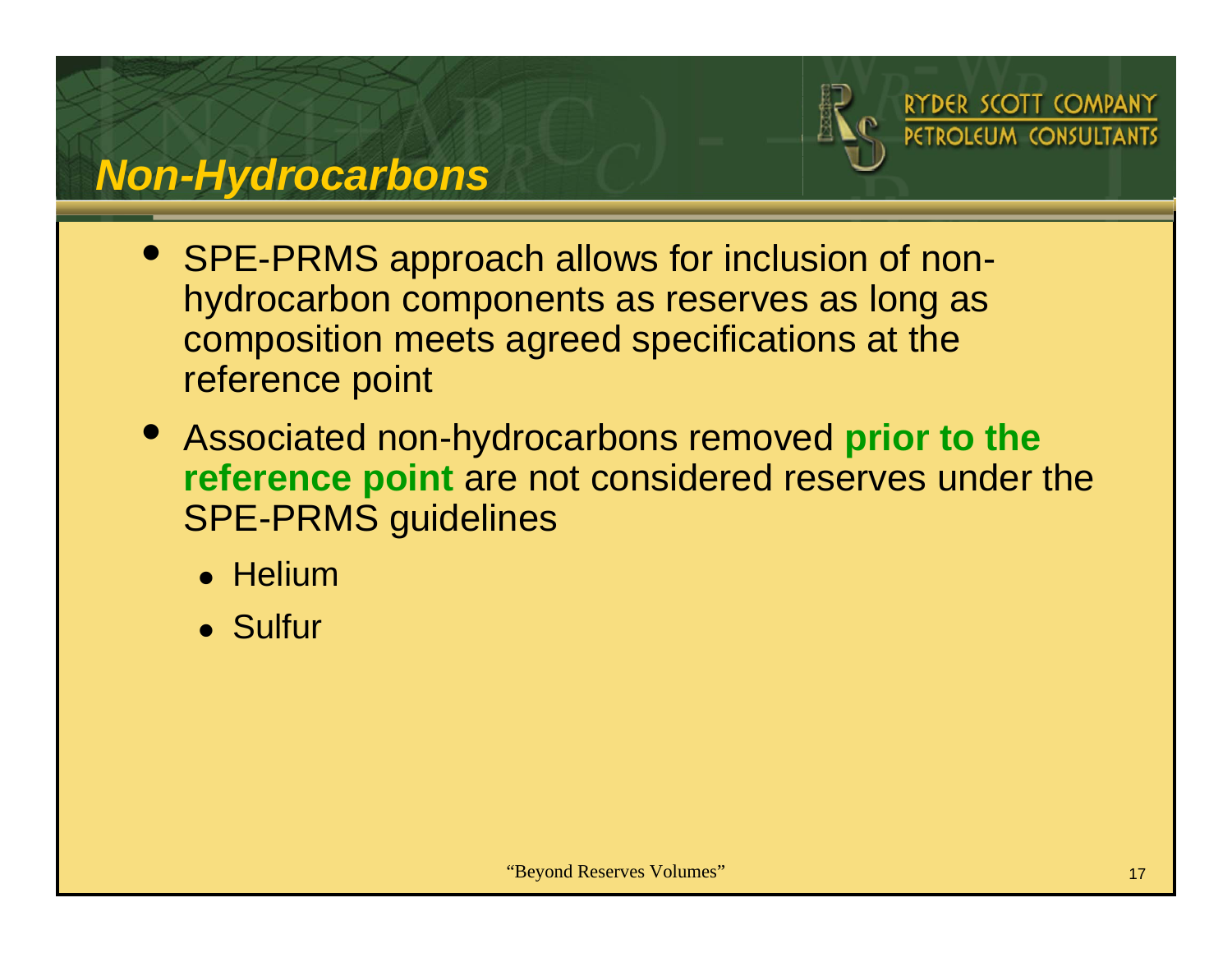

## *Non-Hydrocarbons*

- $\bullet$  Reserves may be similar between SEC and SPE-PRMS in areas where network specifications allow only low amounts of non-hydrocarbons
- Reserves differences may be great in certain parts of the world
	- Miskar Field in Tunisia
	- Local market accepts 16.9% nitrogen

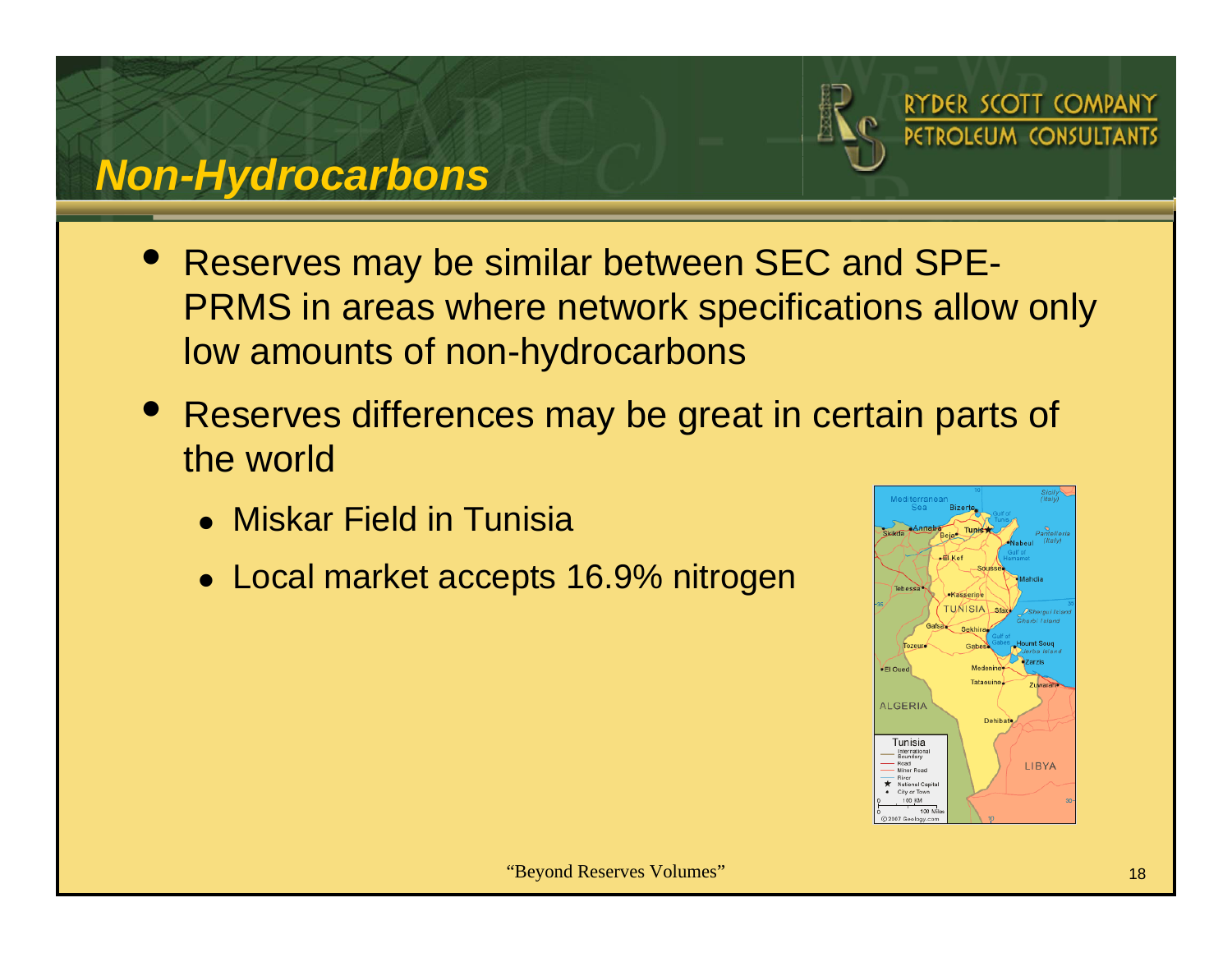

## *Commodity Prices*

## • SEC stipulates –

- z *"Future cash inflows…shall be computed by applying year-end prices oil and gas related to the enterprise's proved reserves to the year-end quantities of those reserves."*
- SEC release in 2000 provided additional clarification specifying use of **spot prices** adjusted for differentials



RYDER SCOTT COMPANY **PETROLEUM CONSULTANTS** 

 $\bullet$  In areas where there is an **established market** but no contract in place at year-end, then sales prices from analog properties should be used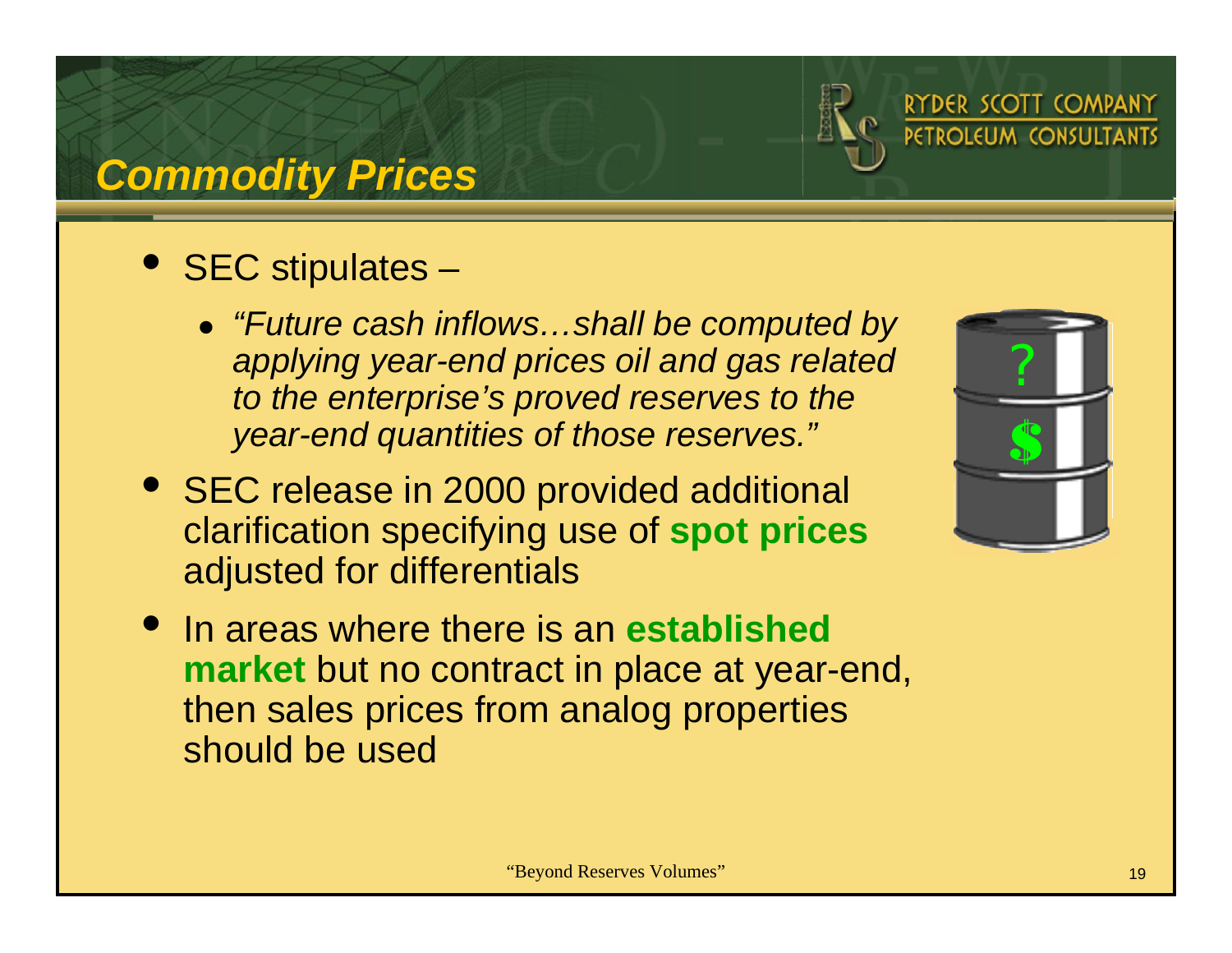

## *Commodity Prices*

## • SPE-PRMS guidance states –

- z *"The economic evaluation underlying the investment decision is based on the entity's reasonable forecast of future conditions, including cost and prices which will exist during the life of the project (forecast case)"*
- May be based on internal future pricing estimates selected by the company
- Consistent and appropriate marker prices should be used for all properties in a given evaluation
- SPE-PRMS provides latitude to use pricing scenarios that would comply to regulatory agency filings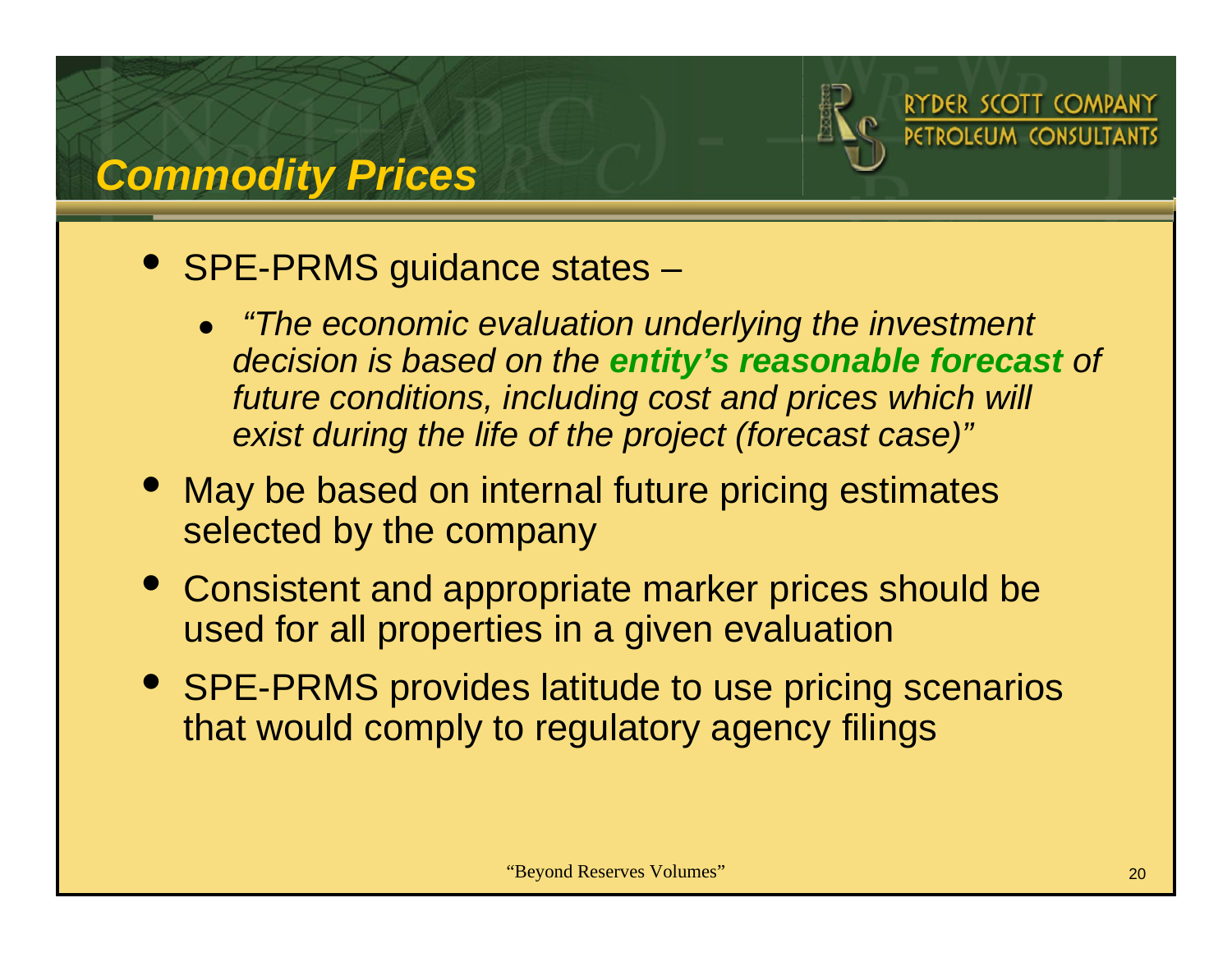

## *Commodity Prices – Price Hedges*

- **SEC** reserves disclosures require the use of year-end market prices unless the hedging is **property specific**
- **SPE-PRMS** does not provide explicit hedging guidance, but the statement of **reasonable forecast** would allow the inclusion of price hedge contracts for reserves **determinations**

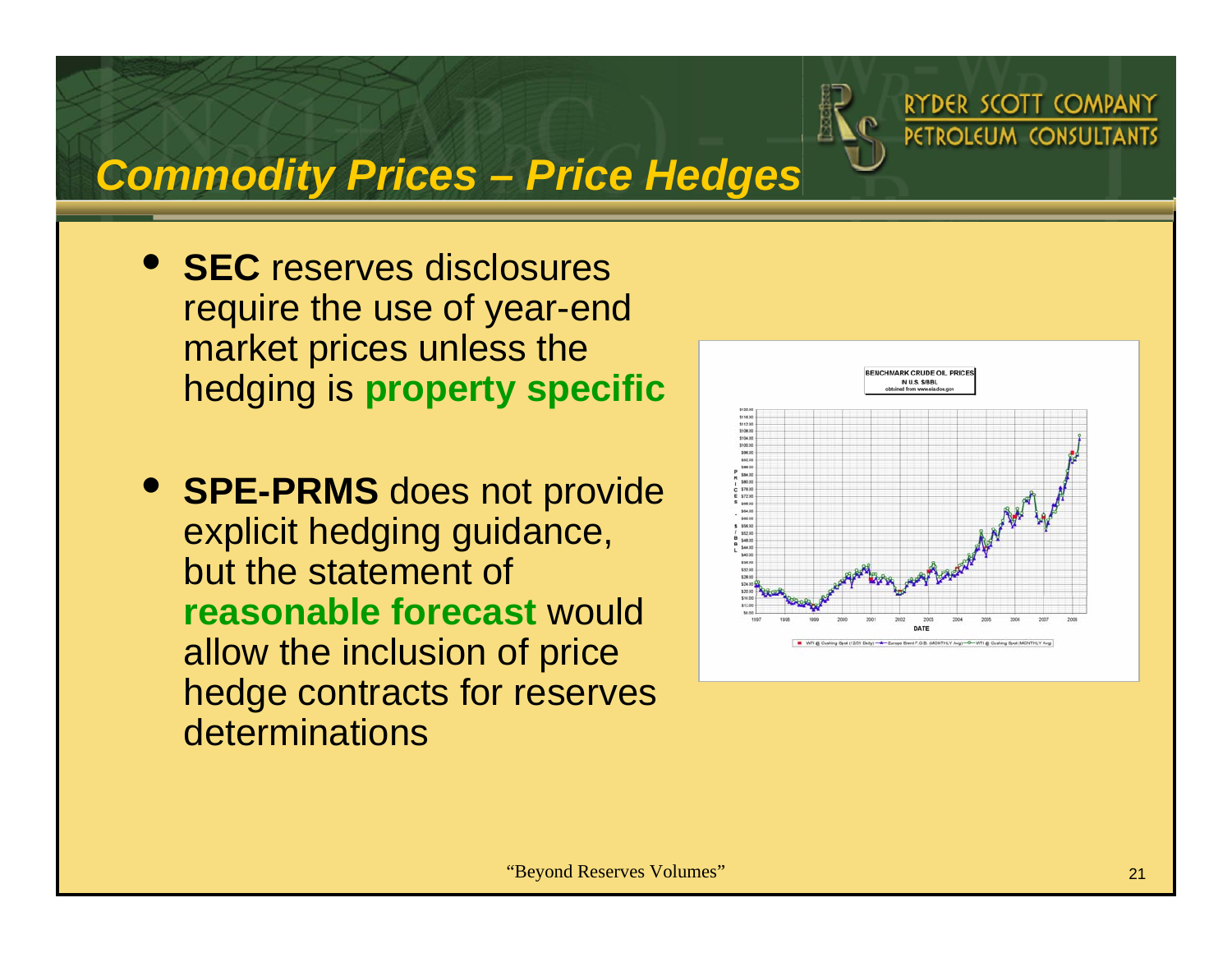

*Bitumen and Coal Bed Methane* 

- SEC requires "natural state and original location" specifications for oil and gas to be deemed reserves
- Hydrocarbons **mined** from tar sands **are not** considered reserves by the SEC
- Liberated gas during **coal "processing" is not** deemed reserves by the SEC
- **Coal Bed Methane** recovered from **conventional** wells **is** allowable SEC reserves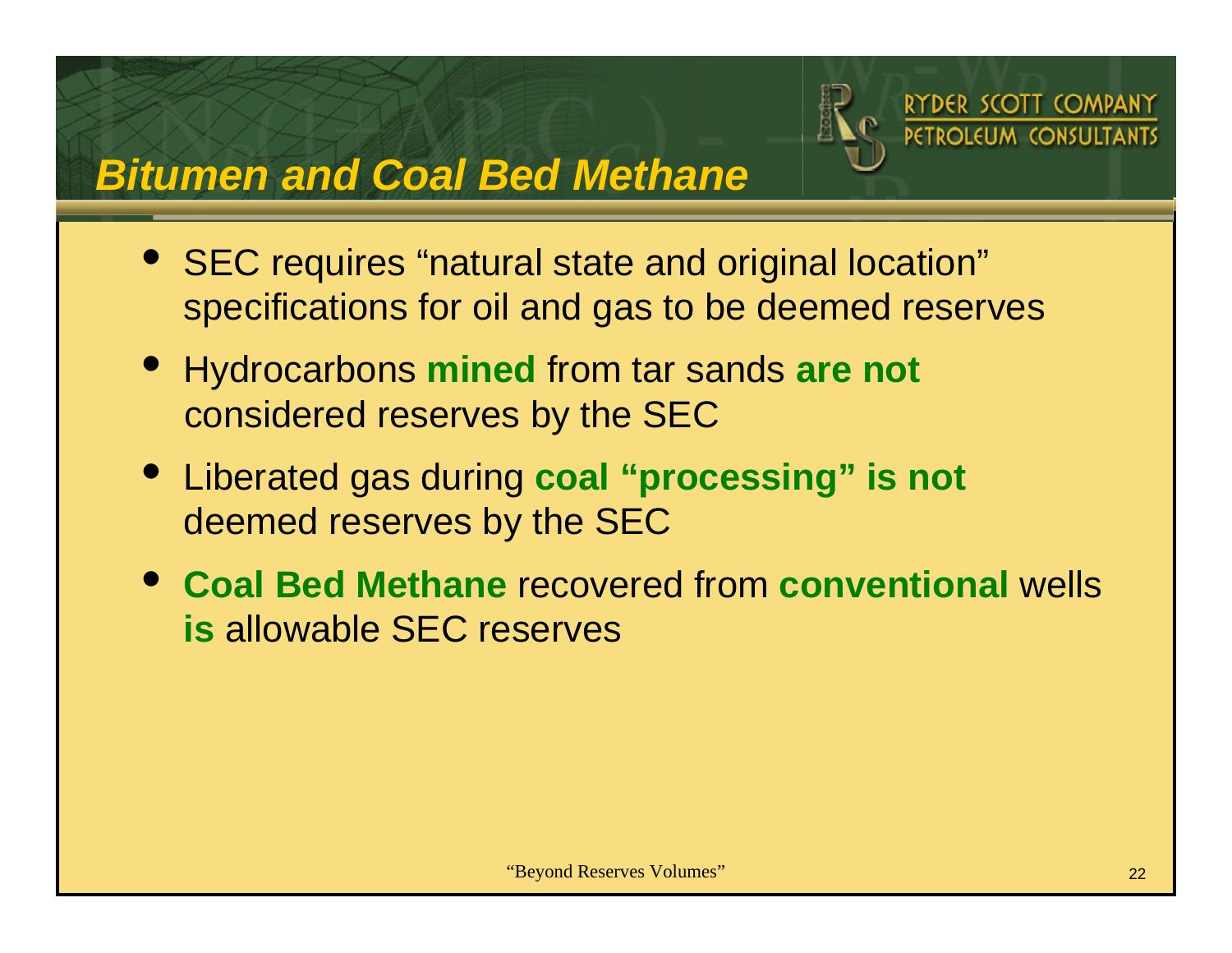

## *Bitumen and Coal Bed Methane*

#### • SPE-PRMS state –

- z *"[SPE-PRMS] resource definitions…will be appropriate for all types of petroleum accumulation regardless of their in-place characteristics, extraction method applied, or degree of processing required."*
- SPE-PRMS does stipulate that increased sampling density may be needed of hydrocarbon mining operations to better define in-place volumes



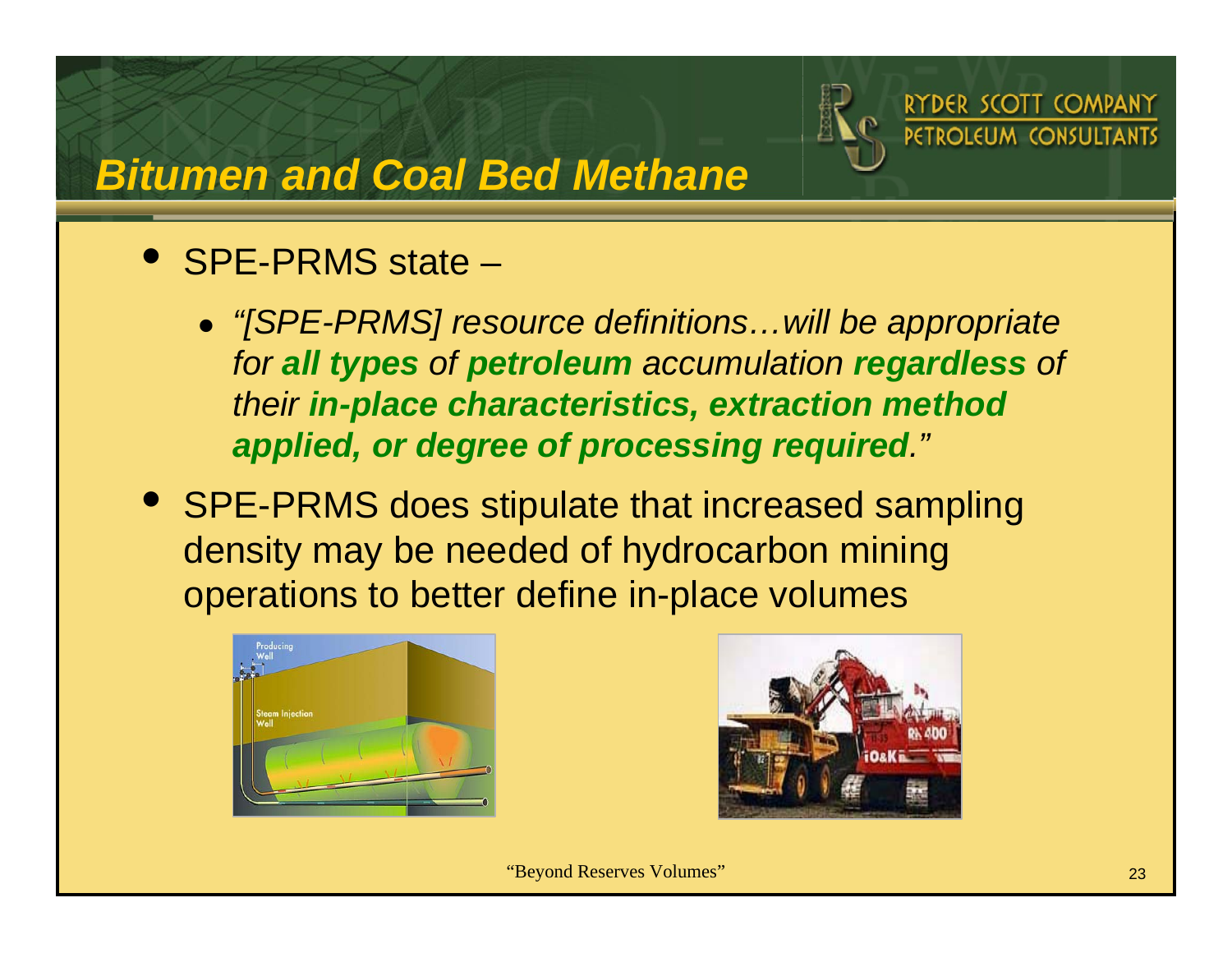

SCOTT COMPANY



- $\bullet$  Injection is defined as putting gas produced from one reservoir into a different non-native reservoir
- Re-injection is the process of returning produced gas back into its native reservoir
- SEC definitions interpreted to support only the strictest use of the term re-injection
- SPE-PRMS provides flexibility to include gas re-injection into the same reservoir or into other reservoirs located on the same property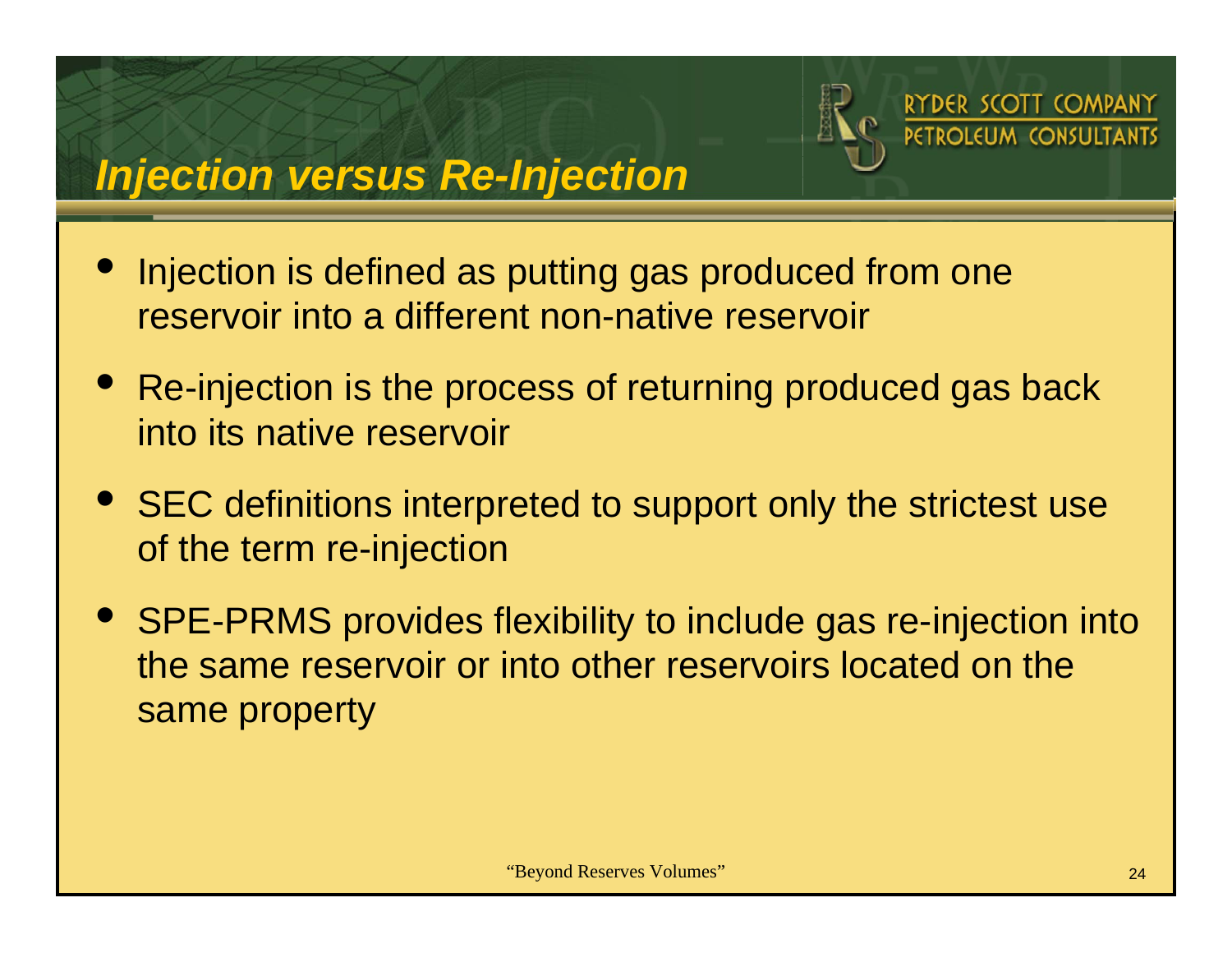

## *Injection versus Re-Injection*

- $\bullet$  Evaluators often use the occurrence of ownership transfer to determine if gas can be considered "re-injected"
- $\bullet$  Volume accounting can become quite complex in gas cycling projects

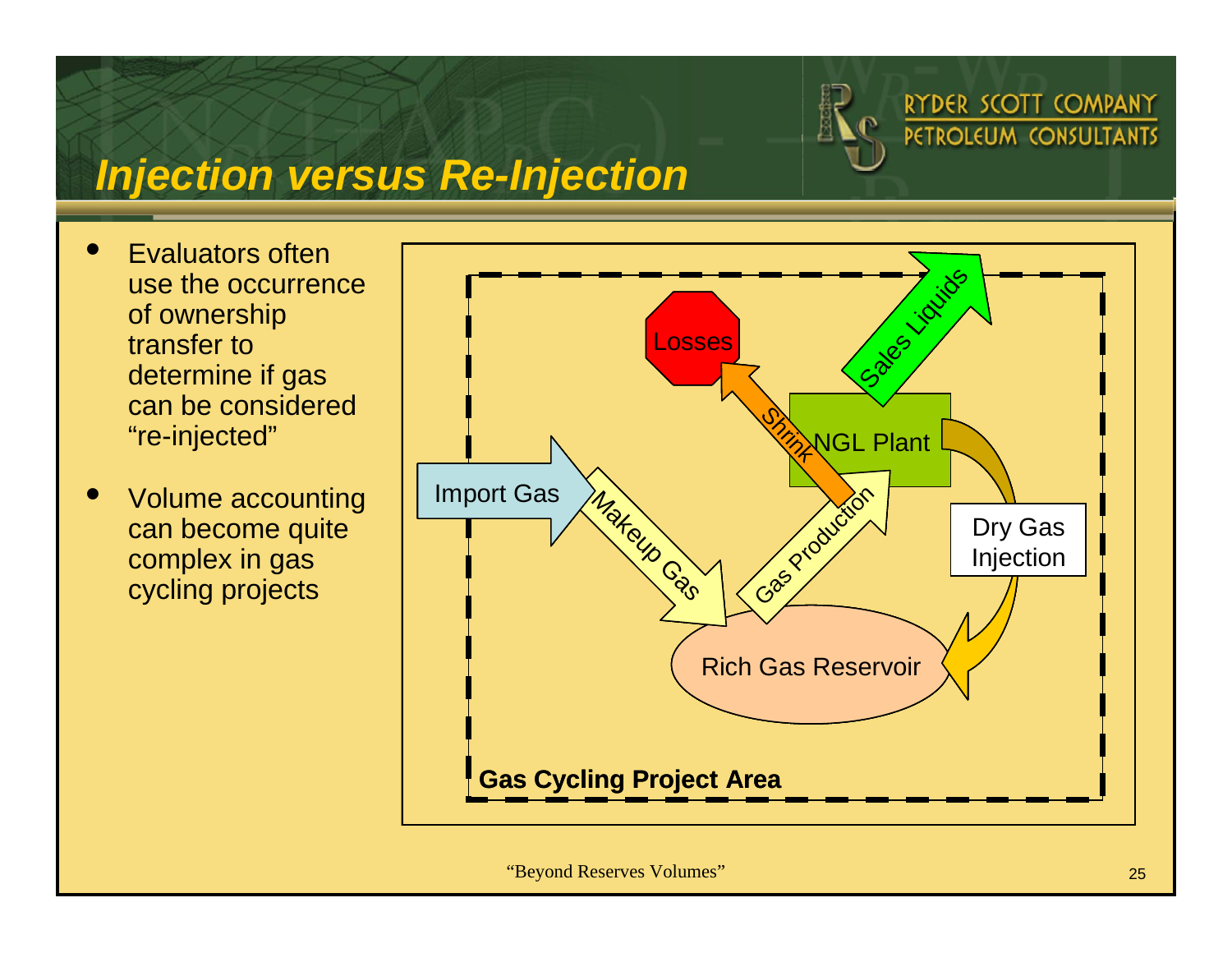### *Conclusions*



DER SCOTT COMPANY

- SEC and SPE-PRMS provide guidance to include COPAS charges for non-operated properties while excluding as revenue or cost reduction for operated properties
- Both the SEC and SPE-PRMS require "reasonable certainty" of a contract extension for proved reserves
- $\bullet$  In practice, both the SEC and SPE-PRMS require project approval and financing be "in hand" prior to booking proved reserves
- In general, the SEC prohibits the inclusion of significant nonhydrocarbons in reserves summaries, whereas the SPE-PRMS will accept those volumes as reserves that meet the agreed compositional specifications at the reference point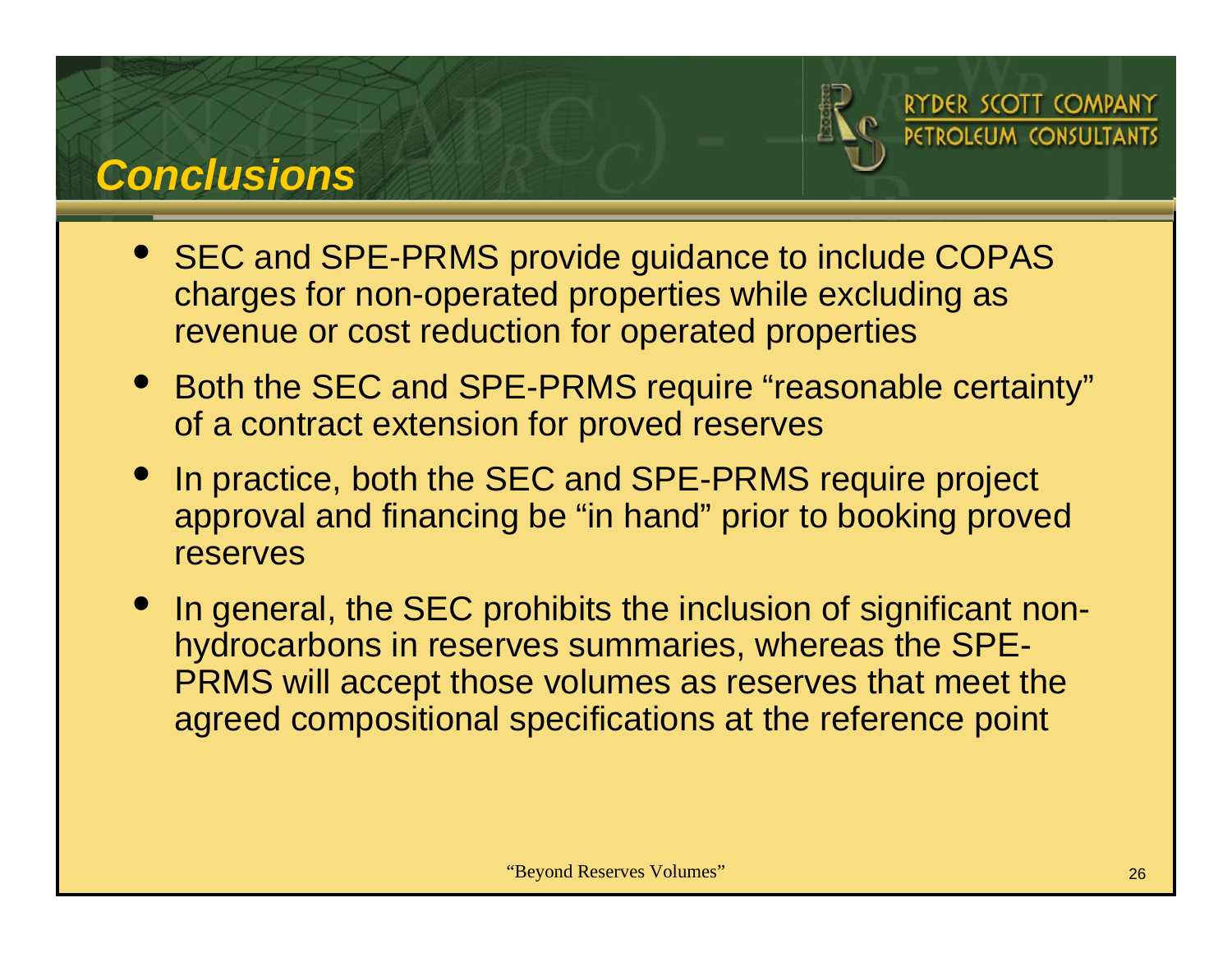## *Conclusions*



DER SCOTT COMPANY



- The SEC does not allow the booking of any oil or gas reserves that are recovered through mining while the SPE-PRMS does allow mined hydrocarbon volumes to be classified as reserves
- The SPE-PRMS allows injected gas from nearby reservoirs that has never been sold to be classified as re-injected gas, whereas the SEC implies injected gas be returned to the exact reservoir it was produced from to be classified as reinjected